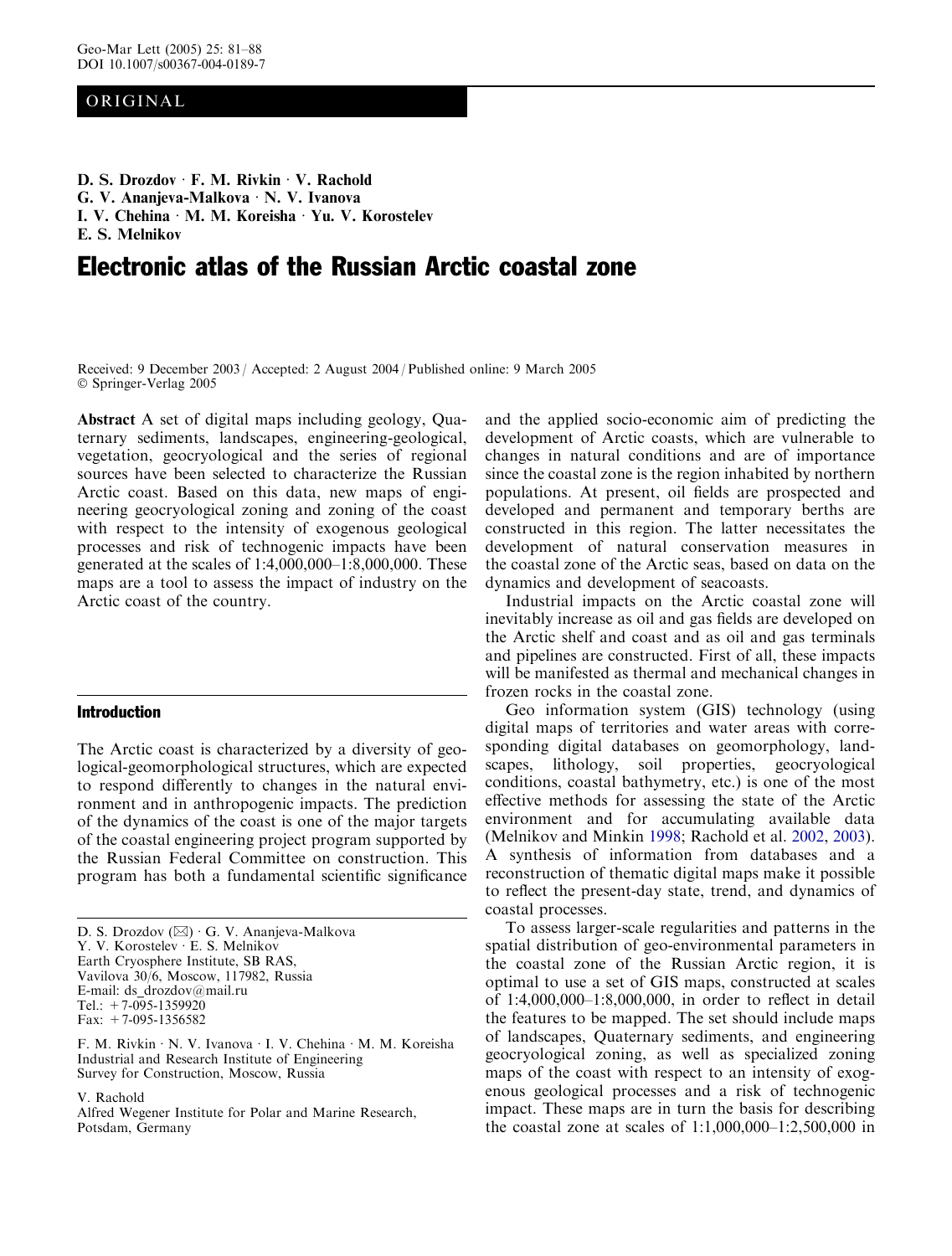more detail and for dividing this zone into quasi-uniform segments.

#### Research area and methods

The area characterized in this work includes the 200-kmwide band along the entire Russian Arctic coast from the Norwegian boundary in the west to the Bering Strait in the east. Norwegian scientists study the Norwegian Arctic coast within the scope of the INTAS project 01- 2332.

Methods included collection of the majority of available hard copies of cartographic materials and their digital formats and transformation of these materials into a uniform digital graphic format to be used by differently oriented specialists in various organizations. As the uniform graphic basis, we have used the digital map of the coast and of the hydrographic network north of 60°N in the Lambert Azimuthal projection with the axial meridian 100°E (major axis 6,370,997 m). This projection makes it convenient to observe the entire Russian coastal zone.

As a software system, we have used the GEODRAW/ GEOGRAPH GIS package, which makes it possible to perform a quick vectorization of thematic layers of digital maps, to correct and edit vector layers, to transform half-tone images (aerial and satellite-borne photographs, sheets of different maps, etc.), and to adjust them to the working projection (GeoGraph [1996\)](#page-7-0). The package makes it possible to rapidly move data to other GIS programs (ArcInfo, MapInfo, etc.).

The main technological stages for constructing digital maps are as follows:

- Adjustment of half-tone images of remote observations and source maps of different scales and orientation to the working cartographic projection. While processing the images and maps, the graphics of nondigital sources were corrected because they were drawn up without computer and had many mistakes. The different geologic sources are reinterpreted according to modern geological hypotheses.
- Vectorization (manual or automatic) of source maps and retrieval or definition of thematic layers: landscapes, geological complexes, types of vegetation, geomorphological structures where natural and technogenic processes are observed, etc.
- Importation of digital layers of available digital maps.
- Combination of thematic layers of the same content but obtained from different sources in common digital envelopes. In addition to graphical superposition, the boundaries and contours are corrected at this stage according to the reliability of a specific source and to some accepted scientific paradigm (for example, marine or glacial origin of sediments, syngenesis or epigenesis of ground ice, etc.).
- Joint editing of adjacent thematic layers (for example, of the maps of landscapes and Quaternary sediments)

in order to superpose boundaries of mapped zones in case the information presented by different layers is correlated.

- Editing of thematic layers (digital maps of different content) according remotely sensed data (for example, according to satellite images).
- Improvement and adjustment of digital maps to landscape, geological, geocryological, and other databases and generation of corresponding map legends.
- Compilation of electronic and hard copies of thematic layers, using information and the graphical possibilities of the GIS programs (Fig. [1\).](#page-2-0)

At all listed stages, except for the first two, the work is performed in an iteration regime. This means that contradictions between different information elements that appear at each subsequent stage cause one to re-edit the maps, digital layers, databases, etc., constructed at previous stages. The maps presented in this work were constructed using 4–5 iteration cycles.

The first iteration procedures were performed in 1999–2001 during the construction of the circumpolar Arctic vegetation map within the scope of the CAVM international program (Walker et al. [2002\)](#page-7-0). The CAVM researchers began using the main hard and electronic copies of the source maps to characterize the coastal zone of the Russian Arctic regions (Fig. [1\). The avail](#page-2-0)[able detailed maps and data for different regions were](#page-2-0) [used also.](#page-2-0)

#### Landscape and surface geology maps

The digital landscape and surface geology maps are the graphical and data basis for the majority of different derived geological, environmental, etc. maps. The reliability of landscape and surface geology maps is improved by the mutual confirmation of numerous source maps. The main source maps are the following:

- A bedrock geology map at a scale of 1:5,000,000 (Nalivkin [1966\)](#page-7-0) contains the most important information on the composition and age of hard rocks and makes it possible to distinguish regions with karstsusceptible rock. This is of special interest for areas without a thick cover of non-consolidated Quaternary sediments.
- The map of the Quaternary (surface) geology at a scale of 1:2,500,000 (Ganeshin and Adamenko [1976\)](#page-7-0) shows a detailed stratigraphy of non-consolidated surface soils. It is of prime importance that this map characterizes in detail the genesis of the sedimentary cover in the mountain regions. However, it is difficult to characterize the northeastern regions of European Russia and Western Siberia with the help of this map since it represents most of the Quaternary sediments as glacial (rather than marine) formations in these regions, which causes many conflicts.
- A landscape map of the USSR at a scale of 1:2,500,000 (Gudilin [1980\)](#page-7-0) characterizes morphology,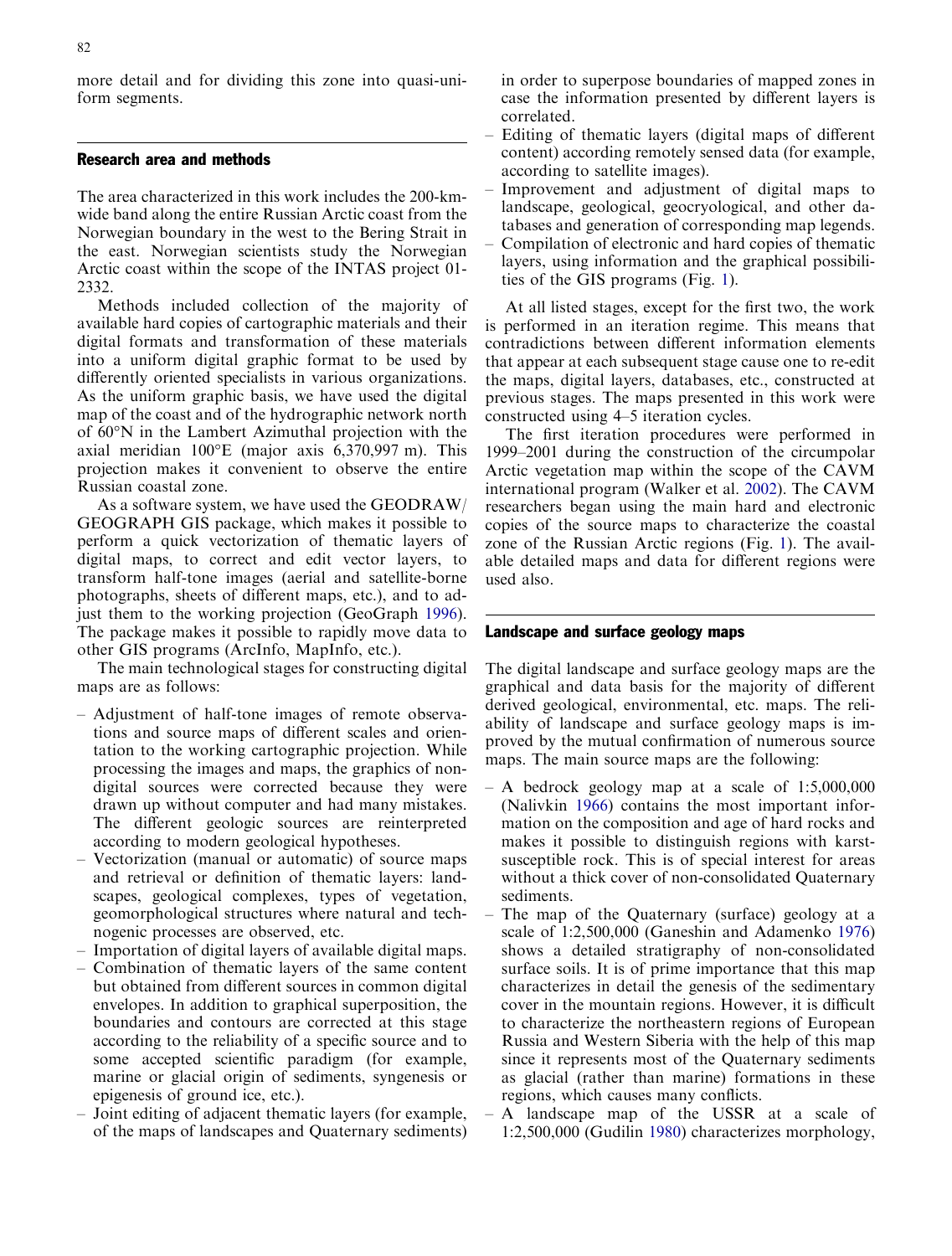<span id="page-2-0"></span>Fig. 1 Common processing of different source images and maps: a landscape and surface geology maps as the main source of the Arctic sea coastal zone segmentation on the base of on-shore data, b processing of satellite images (AVHRR), c source landscape map (Gudili[n1980](#page-7-0)), d digital landscape layer, e source surface geology map (Ganeshin and Adamenk[o1976](#page-7-0)), and f digital surface geology layer



landscape zonality, and lithology in a complicated fashion but has the same disadvantages as the previous map.

- The Engineering-geological map of the USSR at scale 1:2,500,000 (Churinov [1972](#page-7-0)) generalizes geological and surface geological information and displays lithology, petrography and properties of soils and rocks. The data are rather old.
- The vegetation map of the USSR at a scale of 1:4,000,000 (Belov et al. [1990\)](#page-7-0) helps to refine climatic zone boundaries.
- The geocryological map of the USSR at a scale of 1:2,500,000 (Ershov and Kondratjeva [1991\)](#page-7-0) supplies all kinds of geocryological data.
- General digital information on landscapes and permafrost with respect to a geosystem approach is presented in a landscape map of Russian permafrost at a scale of 1:4,000,000 (Melnikov [1999](#page-7-0)) and the Circum-Arctic map of permafrost and ground ice conditions (Brown et al. [1999\)](#page-7-0).
- The series of regional maps at scales of 1:1,000,000– 1:2,500,000 specifies information for the northern European regions (Map of geomorphological and neotectonic zonation [1983\)](#page-7-0), Western Siberia (Melnikov et al. [1991;](#page-7-0) Sergeev [1972\)](#page-7-0), and Yakutia (Melnikov [1988\)](#page-7-0).

Thus, the digital map of Quaternary sediments synthesizes many global and regional maps constructed by different researchers at various scales and coordinated based on recently published and our own data on landscape, geological and geocryological conditions in different parts of the Russian Arctic regions (Fig. [2\). As](#page-3-0) [the authors of the article follow the geosystem approach,](#page-3-0) [the map of Quaternary sediments showed itself to be the](#page-3-0) [most useful graphical basis for drawing up landscape](#page-3-0) [polygons and generating different thematic layers.](#page-3-0)

The map of surface geology reflects more than one hundred simple and complicated stratigraphic-genetic Quaternary sediment complexes. Recent biogenic sediments (peat) have not been indicated on the map of Quaternary sediments since they often occur in the form of a vast continuous thin cover in the northern regions. This map also shows outcrops of bedrock or areas where this rock occurs close to the surface. Different colors and tints of one color are used to show the genesis and age of the surface rocks, respectively. The legend to this map is given in the form of a simple list of all types of encountered Quaternary sediments (from younger to older sediments) grouped according to their genesis (Drozdov et al. [2003](#page-7-0); Drozdov and Korostelev [2003\)](#page-7-0).

The landscape map displays the longitude and altitude zonality, morphology, lithology, and vegetation. It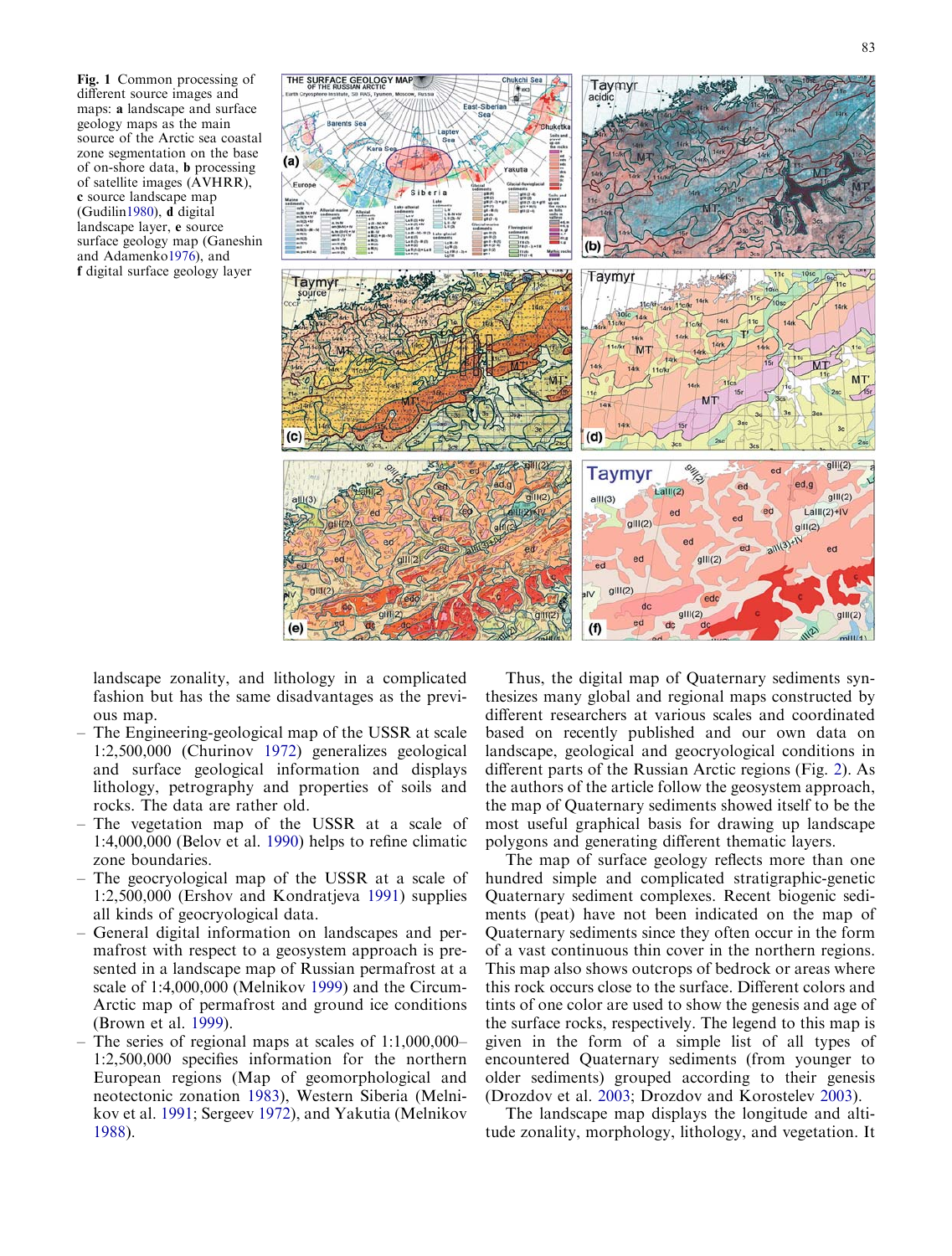<span id="page-3-0"></span>Fig. 2 Sketch of the surface geology map of the Russian Arctic



is used as the general map, i.e. the source and the contour base for resultant maps. The landscape structure was detailed according to the hierarchic principle of geological systems based on the taxonomy of natural complexes developed by Russian scientists (Melnikov et al. [1991\)](#page-7-0). This map shows the largest landscape units: provinces, sub-provinces, regions, and landscapes (landscape groups). The boundaries of the regions and landscapes have been drawn using our digital map of Quaternary sediments. Data on the lithology of the surface rocks are shown within landscapes based on results of our fieldwork performed in different Russian Arctic regions.

Lines of differing thickness show the boundaries between different-rank taxonomic units on the digital landscape map. Special letters indicate the types of landscape provinces and sub-provinces. The color reflects the diversity of landscapes encountered on the Arctic coast. The lithology of the surface rocks (including that of biogenic formations) within different types of landscapes is characterized by text indices (Fig. [3\).](#page-4-0)

## Zoning of the Russian Arctic coast

From the viewpoint of geology, geomorphology, and geocryology, the Arctic coast is a complicated and dynamic transient cryogenic zone composed of soils and hard rocks of platform regions and mountain structures. The coast is mostly located in the zone of permafrost. In the eastern sector (behind the Urals), the rocks are almost always solidly frozen. Saline cooled sediments with brines (cryopegs) and negative temperatures are often encountered in the European north.

Geo information system of the Russian Arctic coasts also have a hierarchic structure. The main taxa on the map of engineering geocryological zoning of the Arctic coast correspond to the main genetic types of the coastal zone (abrasion, accumulative, and stable areas) according to the morphogenetic classification of Eurasian coasts developed within the scope of this project (Nikiforov et al. [2004](#page-7-0)).

The specificity of the industrial impact is complicated by the diversity of this impact and by the complex thermal-mechanical effect on frozen rocks superposed on the unstable and dynamic geocryological conditions of the coast. The latter should be considered independently for:

- Abrasion coasts composed of hard rocks.
- Abrasion coasts composed of dispersed continuous permafrost.
- Accumulative coasts (including shoal, beach, and laida—Holocene marine terrace) composed of dispersed discontinuous isolated permafrost.

The zoning of the Arctic coast is methodologically based on the generalization of the main coastal types, distinguished according to morphogenetic classification, and their correlation with present-day engineering geocryological conditions on the Arctic coast and with the detailed segmentation of the Arctic coast using data obtained from the digital landscape map (Rivkin et al. [2003\)](#page-7-0).

The map of Arctic coastal zoning has been compiled in the form of a narrow band extended along the coastline. The real width of this band depends on the present-day geomorphological, geocryological, and landscape conditions, exogenous geological processes, and the geological evolution of the coast itself and the adjacent area influence the coast. So the real width of this band ranges from several hundred meters at the rocky Kola Peninsula to several tens of kilometers at the Laptev Sea coast, composed of icy Quaternary sedi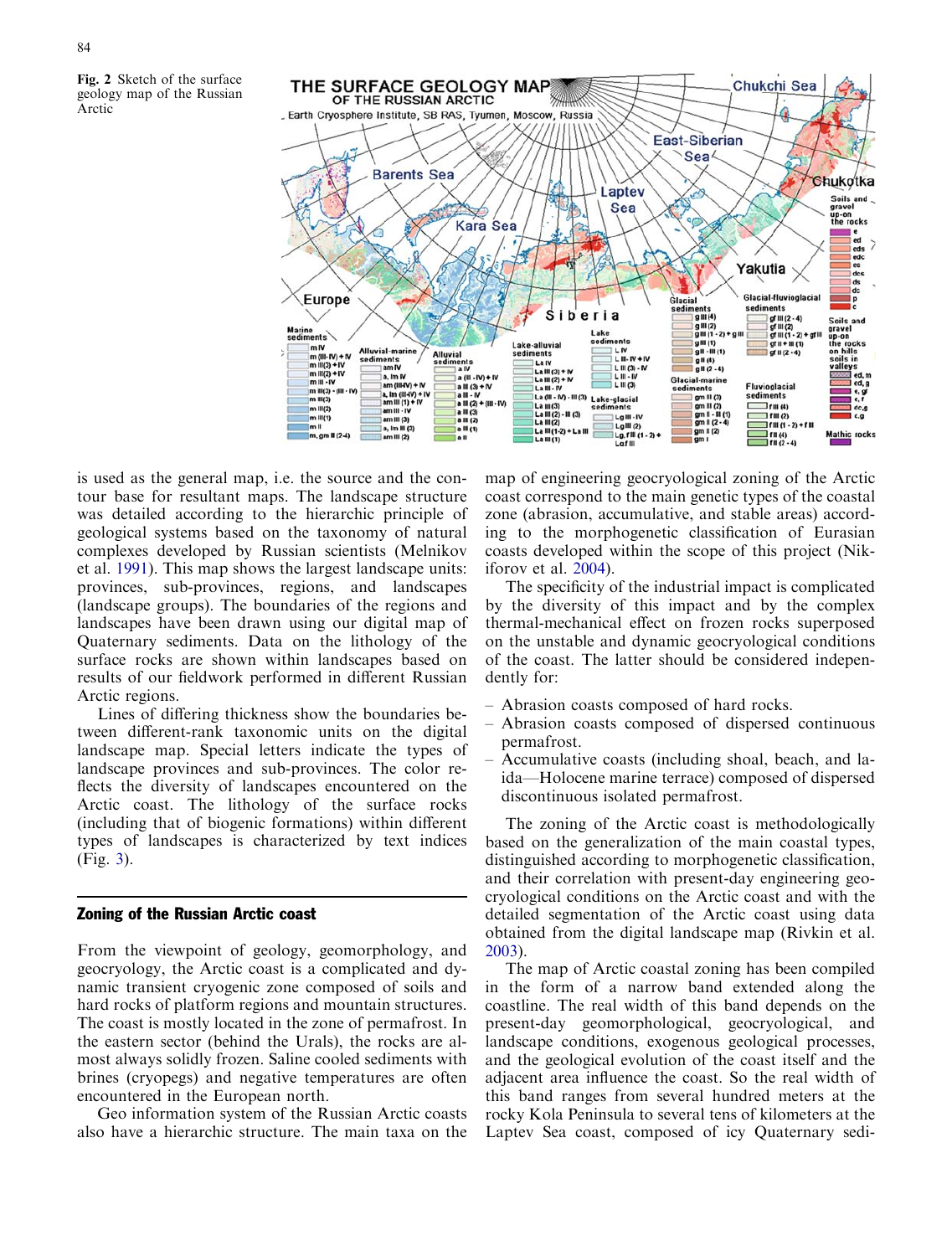<span id="page-4-0"></span>Fig. 3 Sketch of the landscape map of the Russian Arctic



ments where the annual recession reaches 20 m and more. In both cases, this band is derived from the 1:8,000,000 scale map. Therefore, some conventional coastal zone width is shown that makes it possible to display the main natural conditions characterizing the coast.

Industrial impacts on frozen rocks of the Arctic coast have been estimated based on an analysis of the engineering-geocryological conditions and exogenous processes in the coastal zone and on their natural dynamics. Taking into account changes in the trend and dynamics of exogenous processes, we have assessed the risk of industrial impact on the Arctic coast. It is of importance to take into account the specificity of the industrial impact, including both thermal (of different sign) and mechanical effects on frozen rocks. The method for assessing consequences of the industrial impact is based on the assessment of changes in the dynamics of exogenous geological processes caused by the construction of structures and the exploitation of engineering facilities.

## Results and conclusions

The engineering-geocryological zoning of the Russian Arctic coast, based on an analysis of geotechnical and geocryological conditions in the areas adjacent to the coastal band (Rivkin et al. [2003](#page-7-0)), was performed using the morphogenetic classification of coasts. Engineeringgeocryological conditions and the map legend were analyzed using a matrix table (Table [1\), which makes it](#page-5-0)

[possible to relate different types of coasts to the rock and](#page-5-0) [soil varieties composing these coasts. Since the zoning](#page-5-0) [was performed for the small-scale map \(1:8,000,000\), the](#page-5-0) [morphogenetic subtypes of coasts were combined in](#page-5-0) [three main groups: abrasion \(thermoabrasion in the](#page-5-0) [areas with permafrost\), accumulative, and stable coasts](#page-5-0) (Table [1\). Since most of the coast is composed of scat](#page-5-0)[tered frozen rocks and since their transformation under](#page-5-0) [the action of the sea and exogenous geological processes](#page-5-0) [depends substantially on the ice content of these rocks,](#page-5-0) [the latter have been differentiated with respect to their](#page-5-0) [ice content \(rocks with low, high, and very high ice](#page-5-0) [content\). We have distinguished 26 engineering-geolog](#page-5-0)[ical regions. The matrix table is, in fact, the main ele](#page-5-0)[ment of the legend to the map of engineering and](#page-5-0) [geocryological zones of the Arctic coast at a scale of](#page-5-0) 1:8,000,000 (Fig. [4\). The distribution of thermoabrasion](#page-5-0) [and abrasion, accumulative, and stable coasts is 56, 20,](#page-5-0) [and 24%, respectively. Permafrost distribution is indi](#page-5-0)[cated on the map by hatching \(Table](#page-5-0) 2). The engineer[ing-geological regions, distinguished from one another](#page-5-0) [by the complex of natural conditions, are represented as](#page-5-0) [a colored and not-to-scale band extended along the](#page-5-0) [coastline. All information shown within this band cor](#page-5-0)[responds only to the coast.](#page-5-0)

Based on an analysis of the effect of exogenous geological processes on the coast, we have combined the destructive coastal processes into six groups with respect to their intensity within the distinguished 26 regions: groups of low, insignificant, medium, considerable, high, and very high intensity (Table [3\). This information is](#page-6-0)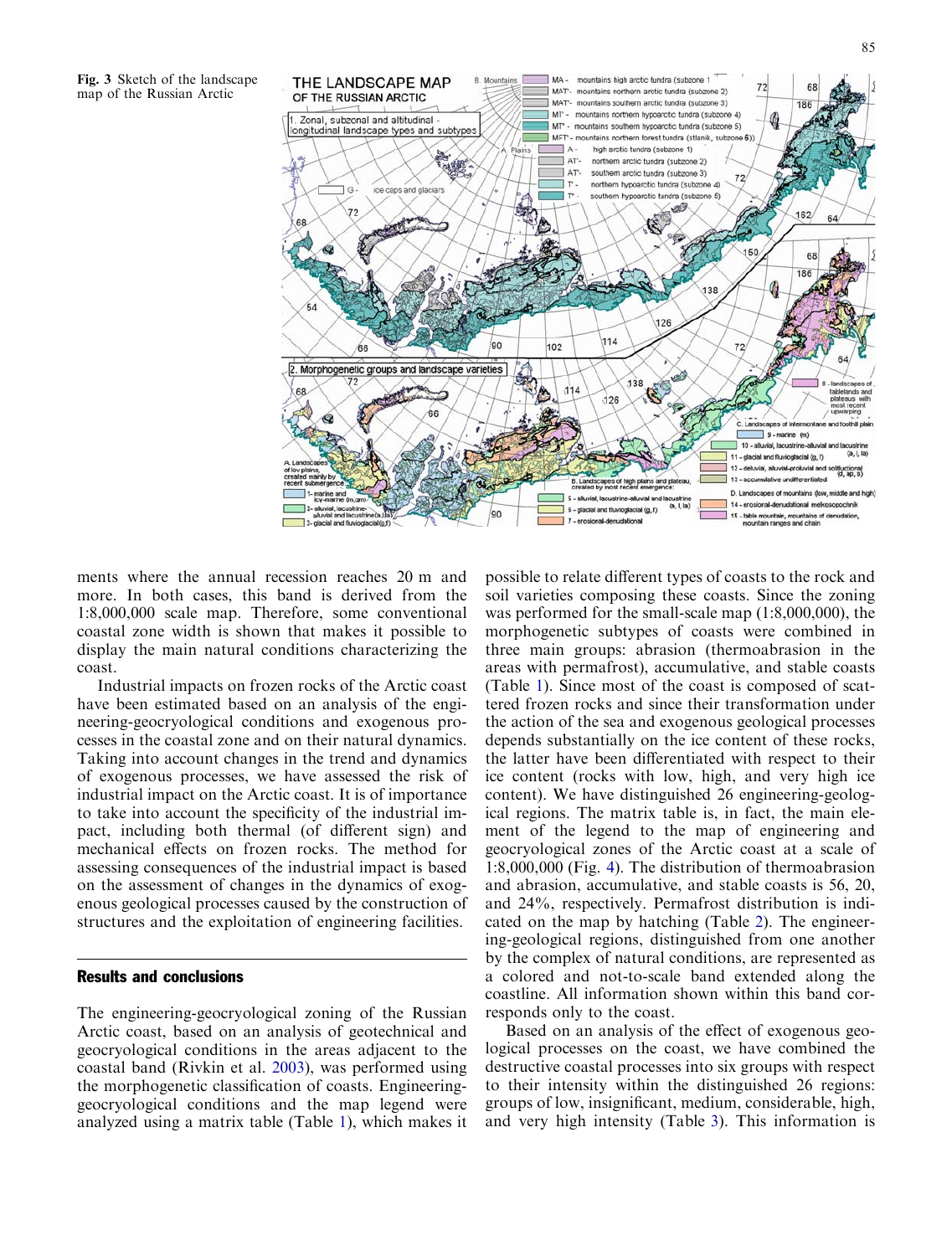<span id="page-5-0"></span>Table 1 Engineering-geological units of the Arctic coasts (legend to Figs. 4, 5, [6\)](#page-6-0)

| Coasts                | Rocks and sediments comprising the coast |                    |                    |                                         |                     |                                     |                                  |     |  |  |  |
|-----------------------|------------------------------------------|--------------------|--------------------|-----------------------------------------|---------------------|-------------------------------------|----------------------------------|-----|--|--|--|
|                       | Rocks                                    | Unfrozen<br>ground | Frozen grounds     |                                         |                     | Combination of rocks and<br>grounds |                                  | Ice |  |  |  |
|                       |                                          |                    | Low ice<br>content | Ice content<br>(medium ice)<br>content) | High ice<br>content | Unfrozen<br>ground                  | Low ice content<br>frozen ground |     |  |  |  |
| Abrasion              | No. of the engineering-geological units  |                    |                    |                                         |                     |                                     |                                  |     |  |  |  |
| Abrasion              |                                          |                    |                    |                                         |                     |                                     |                                  |     |  |  |  |
| Thermal abrasion      |                                          |                    | 2                  | 3                                       | 4                   |                                     |                                  |     |  |  |  |
| Coastal ice           |                                          |                    |                    |                                         |                     |                                     |                                  | 5   |  |  |  |
| Thermal-denudation    |                                          |                    | 6                  |                                         | 8                   |                                     | 9                                |     |  |  |  |
| Abrasion-accumulative |                                          | 10                 | 11                 | 12                                      | 13                  |                                     | 14                               |     |  |  |  |
| Accumulative          |                                          |                    |                    |                                         |                     |                                     |                                  |     |  |  |  |
| Lagoon                |                                          |                    | 15                 | 16                                      |                     |                                     |                                  |     |  |  |  |
| Laida <sup>a</sup>    |                                          | 17                 | 18                 | 19                                      |                     |                                     |                                  |     |  |  |  |
| Deltas                |                                          | 20                 | 21                 | 22                                      | 23                  |                                     |                                  |     |  |  |  |
| Stable                |                                          |                    |                    |                                         |                     |                                     |                                  |     |  |  |  |
| Fault, fiord          | 24                                       |                    |                    |                                         |                     | 25                                  | 26                               |     |  |  |  |

<sup>a</sup> Broad tundra lowland along the Arctic coastline, which is periodically flooded during high tides

Fig. 4 Engineering-geological map of the Arctic coast, base scale 1:8,000,000. 1–26engineering-geological units (see Table 1), 27–36permafrost conditions (see Table 2)



## Table 2 Permafrost conditions (legend to Figs. 4, 5, [6\)](#page-6-0)

| Permafrost                    |     |                 |           |                  |           | Ground temperature, °C |           |           |           |           |
|-------------------------------|-----|-----------------|-----------|------------------|-----------|------------------------|-----------|-----------|-----------|-----------|
| distribution                  | > 0 | 0 <sub>to</sub> | $-0.3$ to | $-0.5$ to        | $-1.0$ to | $-3.0$ to              | $-5.0$ to | $-7.0$ to | $-9.0$ to | $\le -11$ |
|                               |     | $-0.5$          | $-1.0$    | $-2.0$           | $-4.0$    | $-6.0$                 | $-7.0$    | $-9.0$    | $-11$     |           |
| Thawed grounds                | 27  | 28              |           |                  |           |                        |           |           |           |           |
| Island<br>$(\leq 20\%)$       |     | .<br>8888       | 29        |                  |           |                        |           |           |           |           |
| Massive Island<br>$(20-50\%)$ |     |                 |           | 30               |           |                        |           |           |           |           |
| Discontinuous<br>$(50-80\%)$  |     |                 |           | 122333<br>122323 | 31        | 32                     | 33        | 34        | 35        | 36        |
| Continuous<br>$(>80\%)$       |     |                 |           |                  |           |                        |           |           |           |           |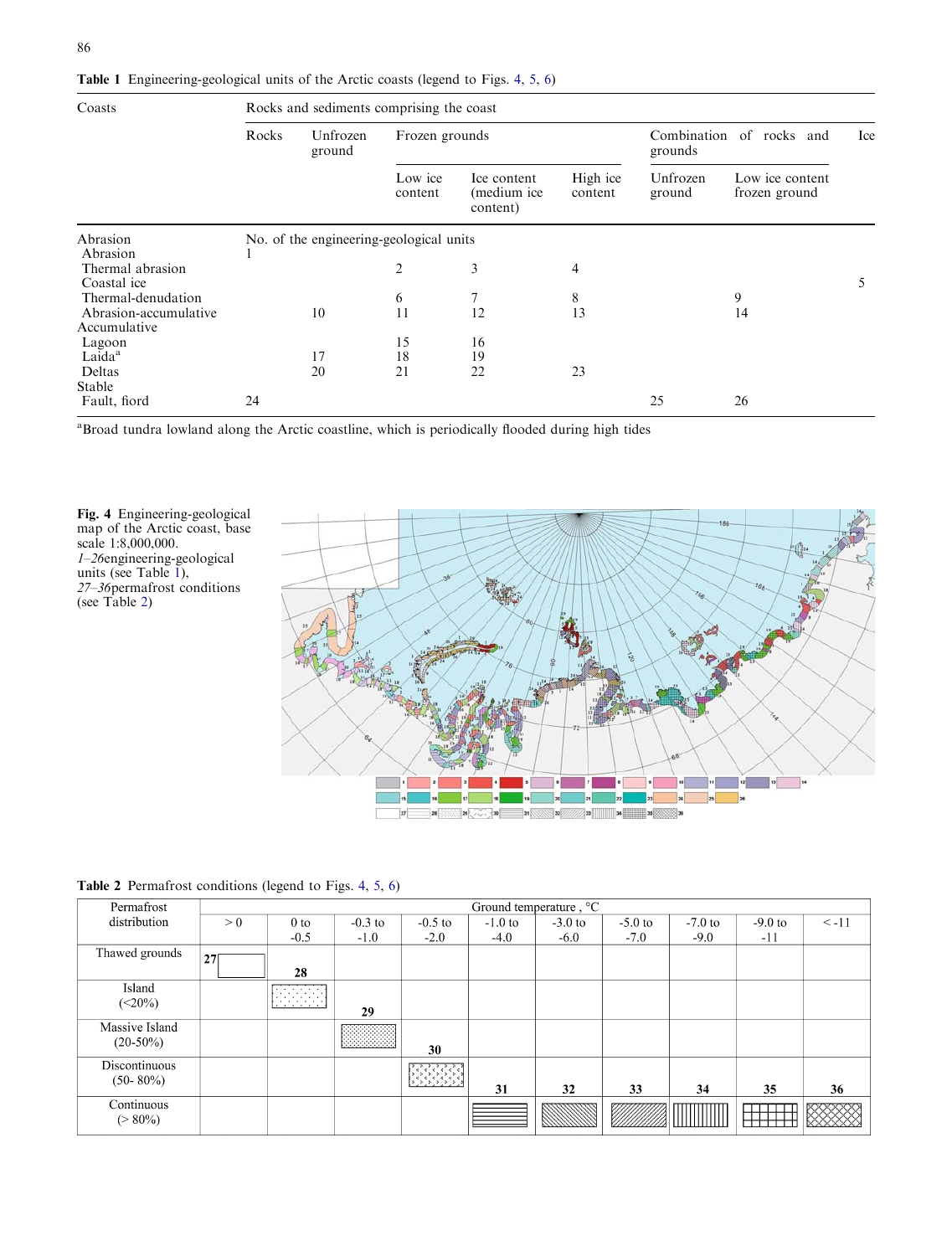<span id="page-6-0"></span>Table 3 Intensity of destructive coastal processes (legend to Fig. 5)







presented as a map of destructive coastal process intensity (Fig. 5).

While carrying out such analysis it is necessary to take into account that there can be some confusion between actual impacts, which should be characterized by certain features, e.g., coast recession, and coastal vulnerability, that is, the measure of the cost sensitivity to various kinds of possible disturbances and future problems.

On this basis, we have assessed the industrial impact on the Arctic coast (Fig. 6). Impact assessment has been performed differently for each engineeringgeocryological region distinguished on the coast, taking into account technological features of construction and engineering facilities: aerial construction; highways and airdromes; underground (with positive and negative pipe temperatures) and surface pipelines; and quarries. The total assessment has been performed for the most hazardous manifestation of the effect, assuming that the effect of the most destructive technogenic factor will be larger than that of the remaining factors [\(Table](#page-7-0) 4).

Fig. 6 Map illustrating estimates of industrial impact on the Arctic coast, base scale 1:8,000,000. 1–4 estimates of industrial impact (see Table [4\),](#page-7-0) [for other legends \(engineering](#page-7-0)[geological units and permafrost](#page-7-0) [conditions\) see Tables](#page-5-0) 1 and 2